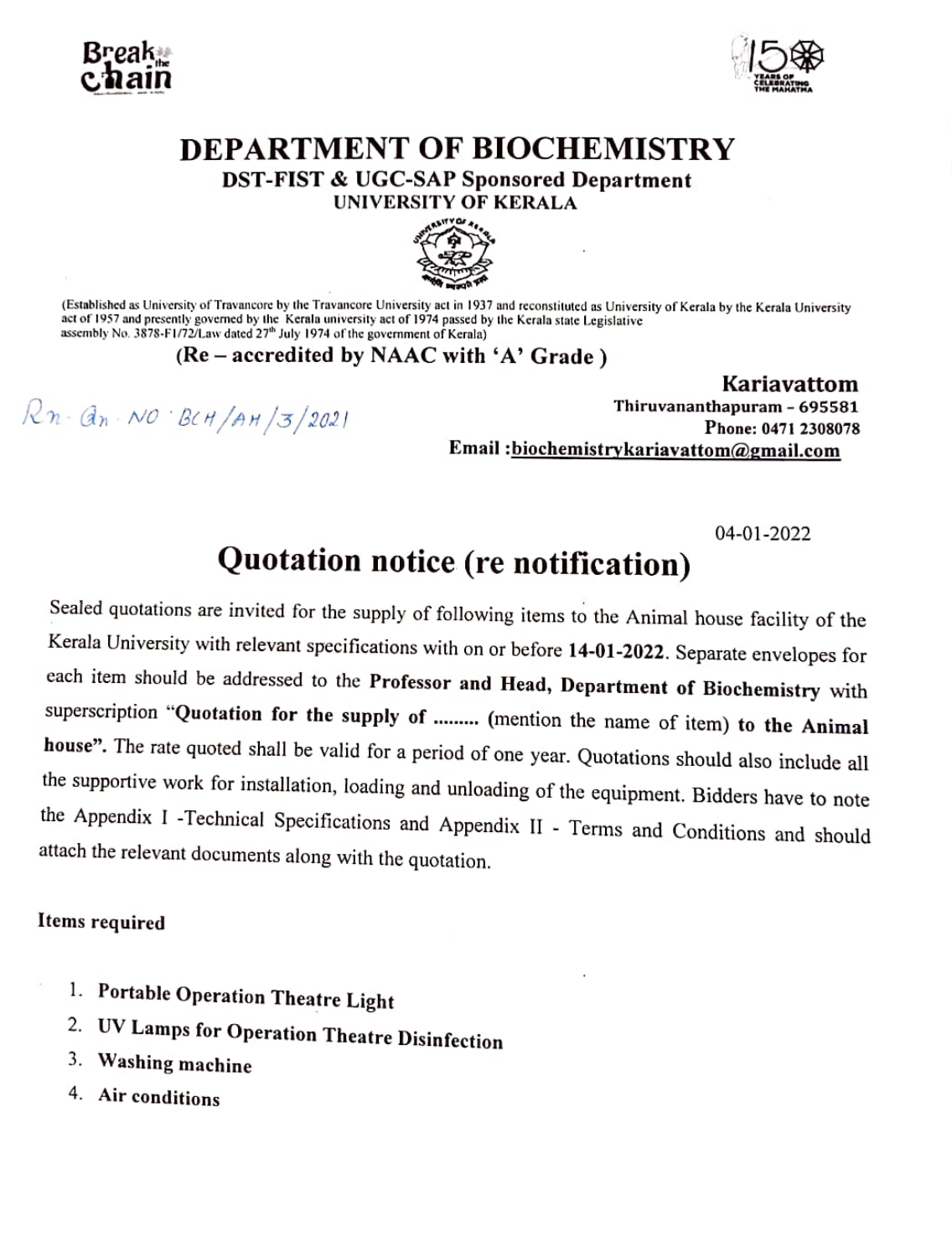### APPENDIX I- TECHNICAL SPECIFICATIONS

## 1. Name of the Equipment;-PORTABLE OPERATION THEATRE LIGHT- (1 in number)

| SL.No.         | PORTABLE OPERATION THEATRE LIGHT |                              |  |
|----------------|----------------------------------|------------------------------|--|
|                | Intensity                        | $\geq$ 50,000 LUX 1          |  |
| $\overline{2}$ | Colour temperature               | 3800-5200K                   |  |
| 3              | Focussing                        | Fixed                        |  |
| 4              | Colour reduction index           | >90 RA                       |  |
| 5              | LED life                         | $\geq$ 50000Hrs              |  |
| 6              | Number of LED                    | $\geq 10$                    |  |
| 7              | Diameter of light                | $>150$ mm                    |  |
| 8              | Power consumption                | $< 15$ watt                  |  |
|                |                                  | Minimum 2 year warranty /AMC |  |
| 9              | Warranty/AMC                     |                              |  |

# 2. Name of the Equipment: UV LAMPS FOR OPERATION THEATRE (1 in number)

|                | UV LAMPS For OPERATION THEATRE |                                               |  |
|----------------|--------------------------------|-----------------------------------------------|--|
| SL.No.         |                                |                                               |  |
| $\mathbf{1}$   | Type                           | UV sterilization                              |  |
| 2              | Wattage                        | 35-55 watt<br>$\bullet$                       |  |
| 3.             | Irradiance<br>$\sim$           | $\geq$ 140 uw/cm <sup>2</sup>                 |  |
| $\overline{4}$ | Operation                      | Battery/electrically, remote control operated |  |
| -5             | Voltage                        | 220 V                                         |  |
| 6              | Wavelength                     | 185-254 NM                                    |  |
| 7              | Rate/Area of disinfection      | Min 400-700 sqft                              |  |
| 8              | Warranty/AMC                   | Minimum 2 year warranty /AMC                  |  |
|                |                                |                                               |  |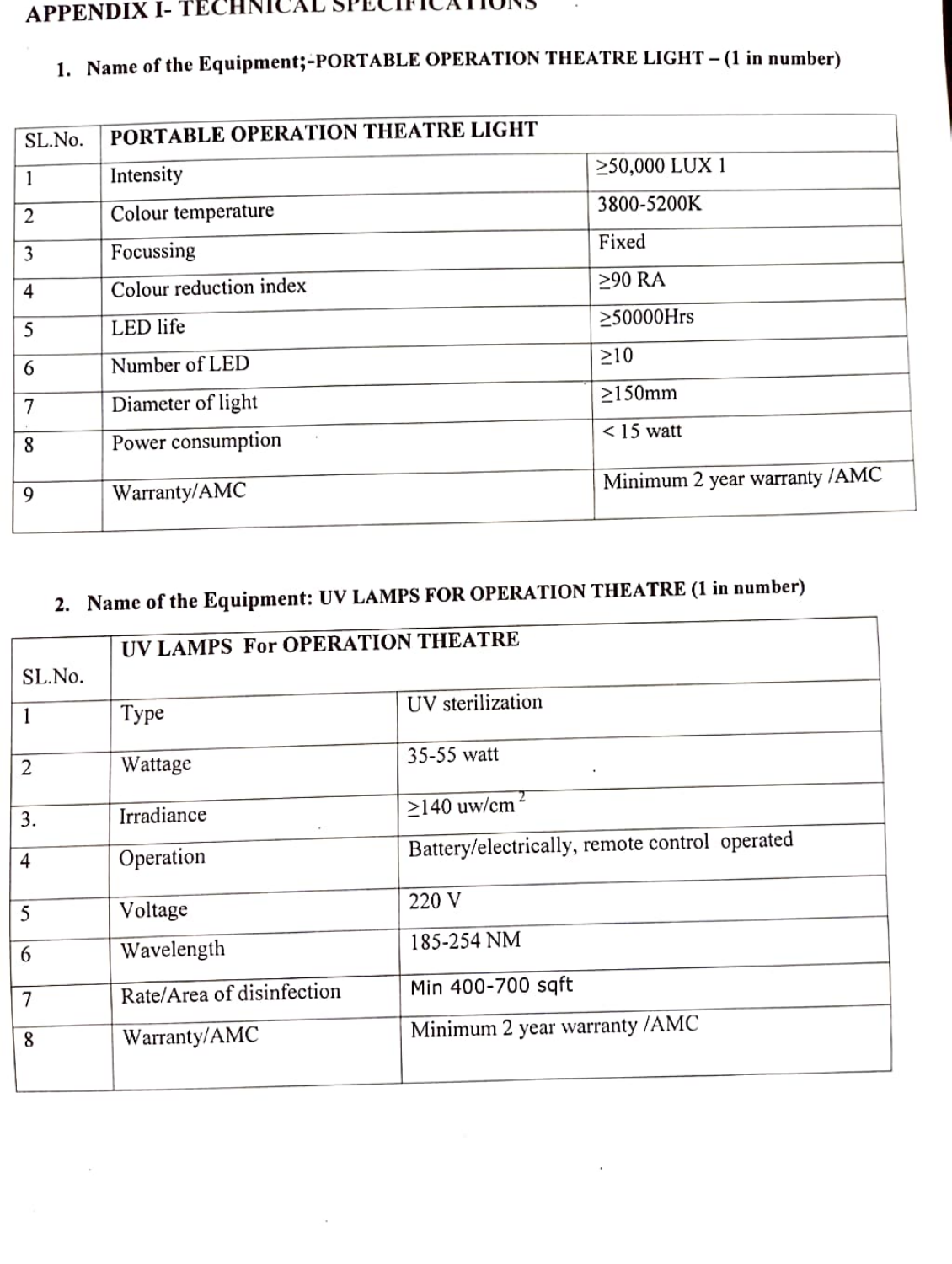## 3. Name of the Equipment: WASHING MACHINE (1 in number)

| Sl no          | <b>WASHING MACHINE</b>    |                              |
|----------------|---------------------------|------------------------------|
|                | Energy Efficiency         | 5 Star Rating                |
| $\overline{c}$ | Capacity                  | 6-8 Kilograms                |
| 3              | Annual Energy Consumption | ≥0.08 Kilowatt Hours         |
| 4              | Noise Level Drying        | 54 dB                        |
| 5              | Maximum Rotational Speed  | $\geq$ 1200 RPM              |
| 6              | Noise Level Washing       | $\leq$ 54 dB                 |
| 7              | Form factor               | Front loading                |
| 8              | Control                   | Fully automatic              |
| $\mathbf{Q}$   | Warranty/AMC              | Minimum 2 year warranty /AMC |

ł,

## 4. Name of the Equipment: Air Conditions (2 in number)

| Sl no | <b>AIR CONDITIONS</b>   |                                                                                                                                                                                                                                                                                                    |
|-------|-------------------------|----------------------------------------------------------------------------------------------------------------------------------------------------------------------------------------------------------------------------------------------------------------------------------------------------|
|       | Energy Efficiency       | 5 Star Rating                                                                                                                                                                                                                                                                                      |
| 2     | Capacity                | 1 ton                                                                                                                                                                                                                                                                                              |
| 3     | Noise level Indoor unit | : $\leq 40$ dB                                                                                                                                                                                                                                                                                     |
| 4     | Function modes          | Auto/Cool/Fan/Dry - shall have power                                                                                                                                                                                                                                                               |
|       |                         | saving mode , temperature setting option<br>should be available                                                                                                                                                                                                                                    |
| 5     | Remote control          | Remote control Wireless with LCD display                                                                                                                                                                                                                                                           |
| 6     | Acceptance Criteria     | 1. Split AC should conform to IS 1391(part<br>2)1992, room AC specification.<br>2. Supplier shall arrange for split AC<br>installation on walls in Animal House<br>facility at University of Kerala,<br>Karyavattom.<br>3. Operating and maintenance manual for<br>Split AC unit should be provide |
| 7     | Warranty                | Minimum 2 year warranty /AMC                                                                                                                                                                                                                                                                       |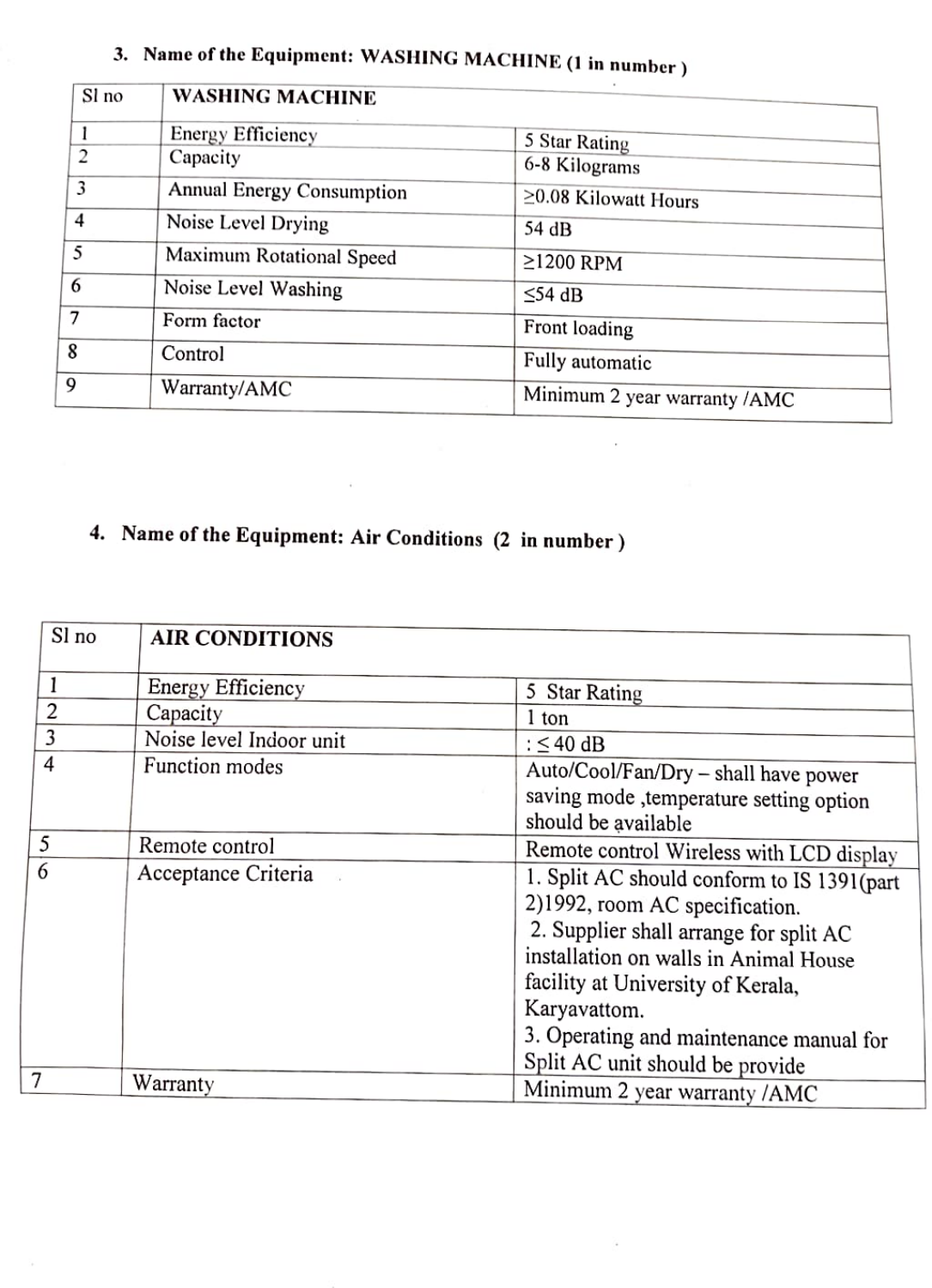### **APPENDIX II- TERMS AND CONDITIONS**

- 1. Separate tender along with separate sets of all necessary documents should be submitted for each instrument. The main envelop should be superscribed: "TENDER FOR SUPPLY OF (ENTER NAME OF EQUIPMENT). Last date of submission ............................." The date of Opening of Technical Bid and Financial Bid is indicated \*\*\*\*\*\*\*\*\*\*\*\*\*\*\*\*\* above.
- 2. For those bidders submitting tenders for more than one instrument, separate applications for each instrument (Tender Bid and Financial Bid) must be placed in individual sealed<br>envelopes and these envelops must be placed inside a bigger envelope. Only one model can be quoted in a tender. If the tenderer wants to quote for more than one model separate tenders should be submitted. If more than one model is quoted in a single tender it will be summarily rejected.
- 3. The tenders received late, without required documents or incomplete in any respect / misleading will be summarily rejected.
- 4. The proposals shall be submited in two parts, viz. Technical bid and Financial bid in two separate sealed envelopes (with respective marking superseribed in bold). The first envelope (envelope 1) marked "Technical bid" should include the technical specifications. The first envelope should not contain any cost information whatsoever. The second envelope (envelope 2) marked "Financial bid" should contain the detailed price offer in prescribed format. Both the sealed envelopes Technical bid and Financial bid should be placed in a bigger sealed cover. The top of cover must also contain Name and Address of the tenderer, telephone and other contact details for further correspondence. The financial bids of only technically acceptable offers will be opened for further evaluation and ranking before awarding the contract.
- 5. The Bidder should be a manufacturer or their dealer specifically authorized by the manufacturer to quote on their behalf for this tender. Certificate to this effect should be included in the quotation.
- 6. The models quoted should be in successful operation for at least one year as on the date of Bid opening.
- 7. Prices are to be quoted FOR DESTINATION (Department of Biochemistry, University of Kerala, Kariavattom). The prices quoted should clearly indicate the following charges: Price of the equipment; Price of optional accessories if any; Customs duty (after submission of custom and excise exemption certificate); Customs Clearance Charges and transportation charges. If these details are not provided it will be considered that the price quoted is inclusive of all charges.
- 8. The quotation submitted shall remain valid at least for 90 days from the date of opening the quotation. Validity beyond three months from the date of opening of the quotation shall be by mutual consent.
- 9. The manufacturer /supplier should provide training to the laboratory personnel in the installation, operation and maintenance of the instruments.
- 10. Complete technical details of pre-installation requirements should be furnished along with the technical bid. Vendors are expected to supply all other installation accessories, infrastructures, facilities and services required for suecessful installation and smooth operation of the equipment. Vendors may conduct the site survey before installation at no additional cost.